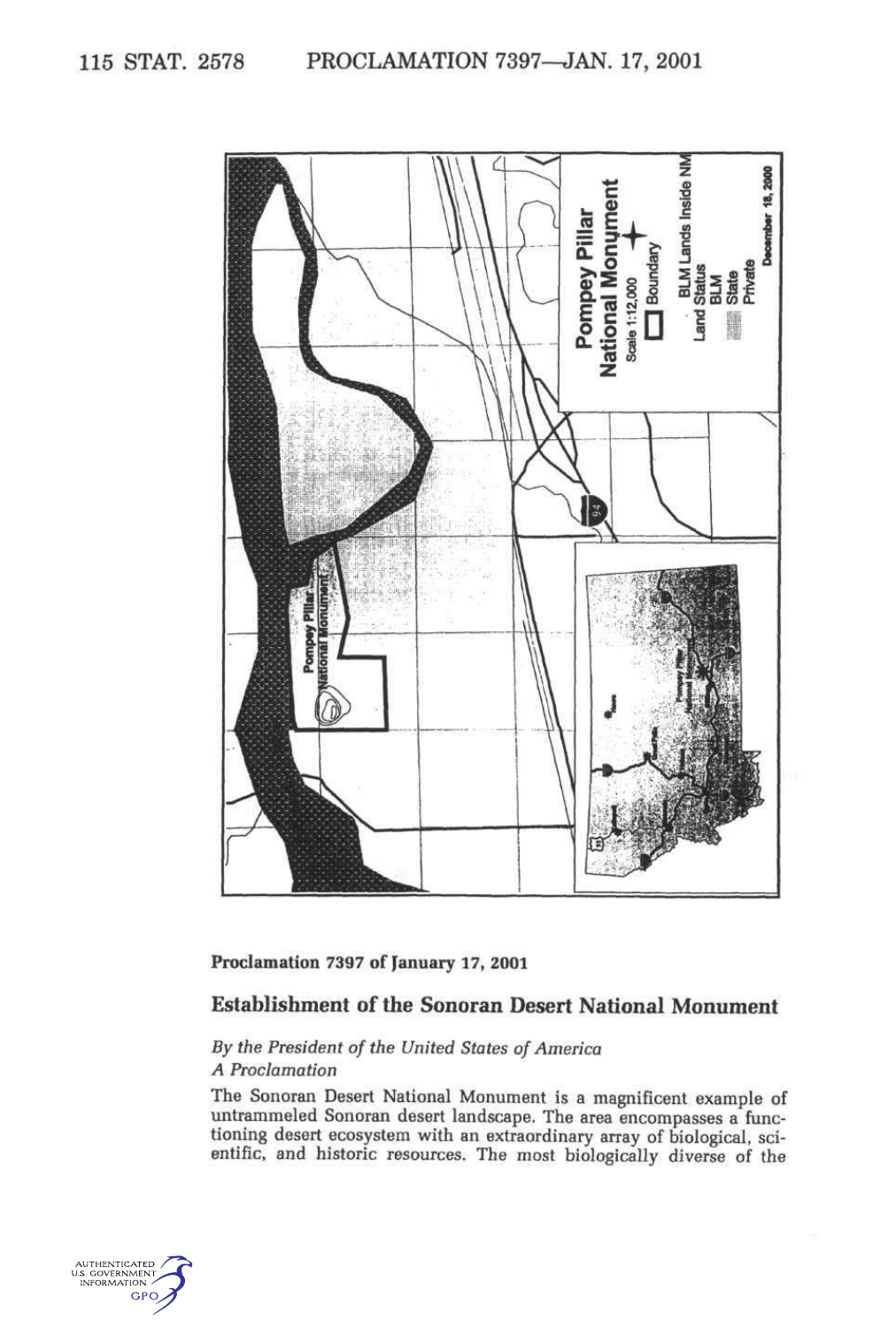North American deserts, the monument consists of distinct mountain ranges separated by wide valleys, and includes large saguaro cactus forest communities that provide excellent habitat for a wide range of wildlife species.

The monument's biological resources include a spectacular diversity of plant and animal species. The higher peaks include unique woodland assemblages, while the lower elevation lands offer one of the most structurally complex examples of palo verde/mixed cacti association in the Sonoran Desert. The dense stands of leguminous trees and cacti are dominated by saguaros, palo-verde trees, ironwood, prickly pear, and cholla. Important natural water holes, known as tinajas, exist throughout the monument. The endangered acuna pineapple cactus is also found in the monument.

The most striking aspect of the plant communities within the monument are the abundant saguaro cactus forests. The saguaro is a signature plant of the Sonoran Desert. Individual saguaro plants are indeed magnificent, but a forest of these plants, together with the wide variety of trees, shrubs, and herbaceous plants that make up the forest community, is an impressive site to behold. The saguaro cactus forests within the monument are a national treasure, rivaling those within the Saguaro National Park.

The rich diversity, density, and distribution of plants in the Sand Tank Mountains area of the monument is especially striking and can be attributed to the management regime in place since the area was withdrawn for military purposes in 1941. In particular, while some public access to the area is allowed, no livestock grazing has occurred for nearly 50 years. To extend the extraordinary diversity and overall ecological health of the Sand Tanks Mountains area, land adjacent and with biological resources similar to the area withdrawn for military purposes should be subject to a similar management regime to the fullest extent possible.

The monument contains an abundance of packrat middens, allowing for scientific analysis of plant species and climates in past eras. Scientific analysis of the midden shows that the area received far more precipitation 20,000 years ago, and slowly became more arid. Vegetation for the area changed from juniper- oak-pinion pine woodland to the vegetation found today in the Sonoran Desert, although a few plants from the more mesic period, including the Kofa Mountain barberry, Arizona rosewood, and junipers, remain on higher elevations of north-facing slopes.

The lower elevations and flatter areas of the monument contain the creosote-bursage plant community. This plant community thrives in the open expanses between the mountain ranges, and connects the other plant communities together. Rare patches of desert grassland can also be found throughout the monument, especially in the Sand Tank Mountains area. The washes in the area support a much denser vegetation community than the surrounding desert, including mesquite, ironwood, paloverde, desert honeysuckle, chuperosa, and desert willow, as well as a variety of herbaceous plants. This vegetation offers the dense cover bird species need for successful nesting, foraging, and escape, and birds heavily use the washes during migration.

The diverse plant communities present in the monument support a wide variety of wildlife, including the endangered Sonoran pronghorn.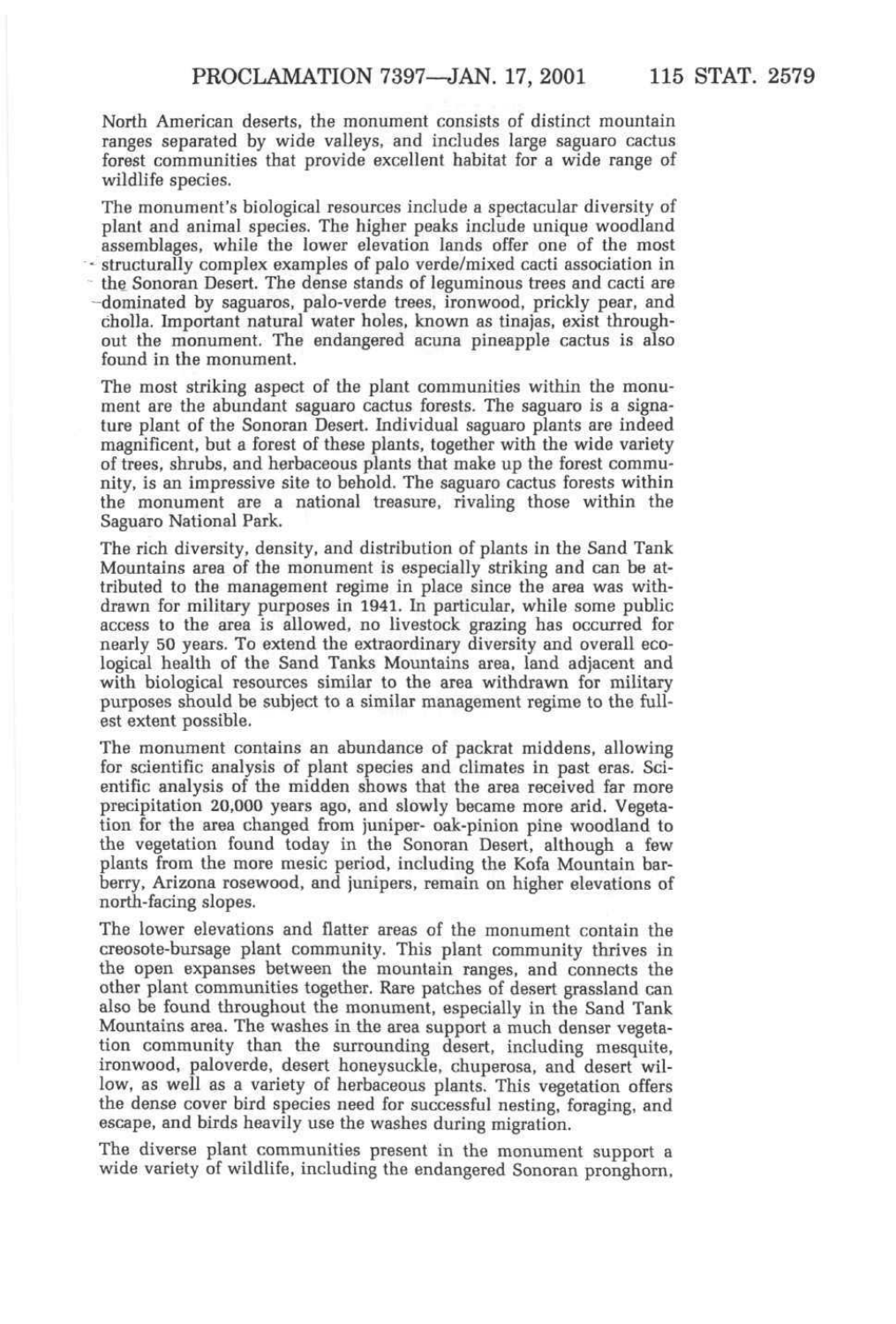a robust population of desert bighorn sheep, especially in the Maricopa Mountains area, and other mammalian species such as mule deer, javelina, mountain lion, gray fox, and bobcat. Bat species within the monument include the endangered lesser long-nosed bat, the California leaf-nosed bat, and the cave myotis. Over 200 species of birds are found in the monument, including 59 species known to nest in the Vekol Valley area. Numerous species of raptors and owls inhabit the monument, including the elf owl and the western screech owl. The monument also supports a diverse array of reptiles and amphibians, including the Sonoran desert tortoise and the red-backed whiptail. The Bureau of Land Management has designated approximately 25,000 acres of land in the Maricopa Mountains area as critical habitat for the desert tortoise. The Vekol Valley and Sand Tank Mountain areas contain especially diverse and robust populations of amphibians. During summer rainfall events, thousands of Sonoran green toads in the Vekol Valley can be heard moving around and calling out.

The monument also contains many significant archaeological and historic sites, including rock art sites, lithic quarries, and scattered artifacts. Vekol Wash is believed to have been an important prehistoric travel and trade corridor between the Hohokam and tribes located in what is now Mexico. Signs of large villages and permanent habitat sites occur throughout the area, and particularly along the bajadas of the Table Top Mountains. Occupants of these villages were the ancestors of today's O'odham, Quechan, Cocopah, Maricopa, and other tribes. The monument also contains a much used trail corridor 23 miles long in which are found remnants of several important historic trails, including the Juan Bautista de Anza National Historic Trail, the Mormon Battalion Trail, and the Butterfield Overland Stage Route.

Section 2 of the Act of June 8, 1906 (34 Stat. 225, 16 U.S.C. 431), authorizes the President, in his discretion, to declare by public proclamation historic landmarks, historic and prehistoric structures, and other objects of historic or scientific interest that are situated upon the lands owned or controlled by the Government of the United States to be national monuments, and to reserve as a part thereof parcels of land, the limits of which in all cases shall be confined to the smallest area compatible with the proper care and management of the objects to be protected.

WHEREAS, it appears that it would be in the public interest to reserve such lands as a national monument to be known as the Sonoran Desert National Monument.

NOW, THEREFORE, I, WILLIAM J. CLINTON, President of the United States of America, by the authority vested in me by section 2 of the Act of June 8, 1906 (34 Stat. 225, 16 U.S.C. 431), do proclaim that there are hereby set apart and reserved as the Sonoran Desert National Monument, for the purpose of protecting the objects identified above, all lands and interest in lands owned or controlled by the United States within the boundaries of the area described on the map entitled "Sonoran Desert National Monument" attached to and forming a part of this proclamation. The Federal land and interests in land reserved consist of approximately 486,149 acres, which is the smallest area compatible with the proper care and management of the objects to be protected.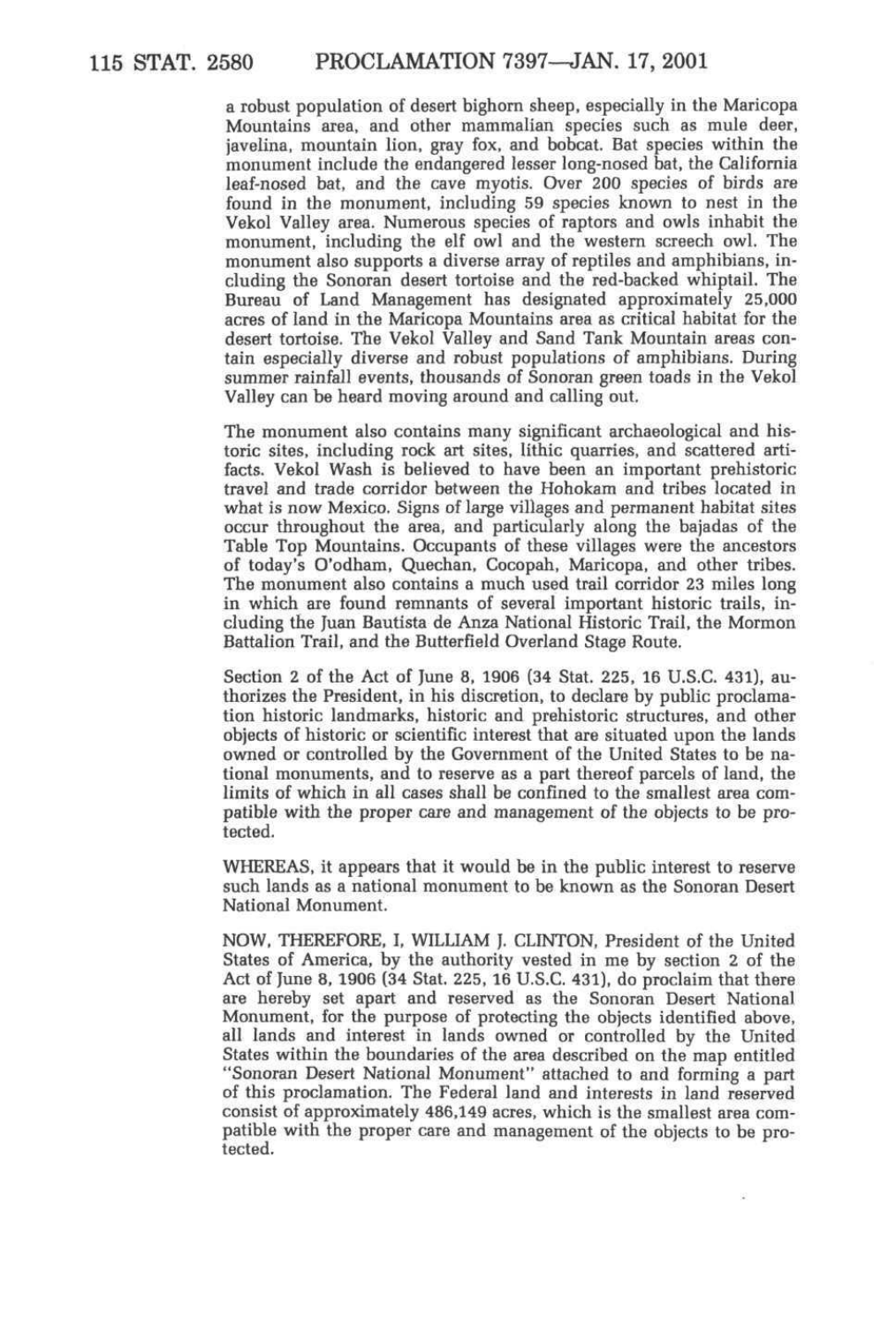For the purpose of protecting the objects identified above, all motorized and mechanized vehicle use off road *will* be prohibited, except for emergency or authorized administrative purposes.

Nothing in this proclamation shall be deemed to enlarge or diminish the jurisdiction of the State of Arizona with respect to fish and wildlife management.

The establishment of this monument is subject to valid existing rights.

All Federal lands and interests in lands within the boundaries of this monument are hereby appropriated and withdrawn from all forms of entry, location, selection, sale, or leasing or other disposition under the public land laws, including but not limited to withdrawal from location, entry, and patent under the mining laws, and from disposition under all laws relating to mineral and geothermal leasing, other than by exchange that furthers the protective purposes of the monument. Lands and interests in lands within the monument not owned by the United States shall be reserved as a part of the monument upon acquisition of title thereto by the United States.

This proclamation does not reserve water as a matter of Federal law nor relinquish any water rights held by the Federal Government existing on this date. The Federal land management agencies shall work with appropriate State authorities to ensure that water resources needed for monument purposes are available.

The Secretary of the Interior shall manage the monument through the Bureau of Land Management, pursuant to applicable legal authorities, to implement the purposes of this proclamation. That portion identified as Area A on the map, however, shall be managed under the management arrangement established by section 3 of Public Law No. 99- 606, 100 Stat. 3460-61, until November 6, 2001, at which time, pursuant to section 5(a) of Public Law No. 99-606, 100 Stat. 3462-63, the military withdrawal terminates. At that time, the Secretary of the Interior shall assume management responsibility for Area A through the Bureau of Land Management.

The Secretary of the Interior shall prepare a management plan that addresses the actions, including road closures or travel restrictions, necessary to protect the objects identified in this proclamation.

Laws, regulations, and policies followed by the Bureau of Land Management in issuing and administering grazing permits or leases on all lands under its jurisdiction shall continue to apply with regard to the lands in the monument; provided, however, that grazing permits on Federal lands within the monument south of Interstate Highway 8 shall not be renewed at the end of their current term; and provided further, that grazing on Federal lands north of Interstate 8 shall be allowed to continue only to the extent that the Bureau of Land Management determines that grazing is compatible with the paramount purpose of protecting the objects identified in this proclamation.

Nothing in this proclamation shall be deemed to revoke any existing withdrawal, reservation, or appropriation; however, the national monument shall be the dominant reservation.

Nothing in this proclamation shall preclude low level overflights of military aircraft, the designation of new units of special use airspace,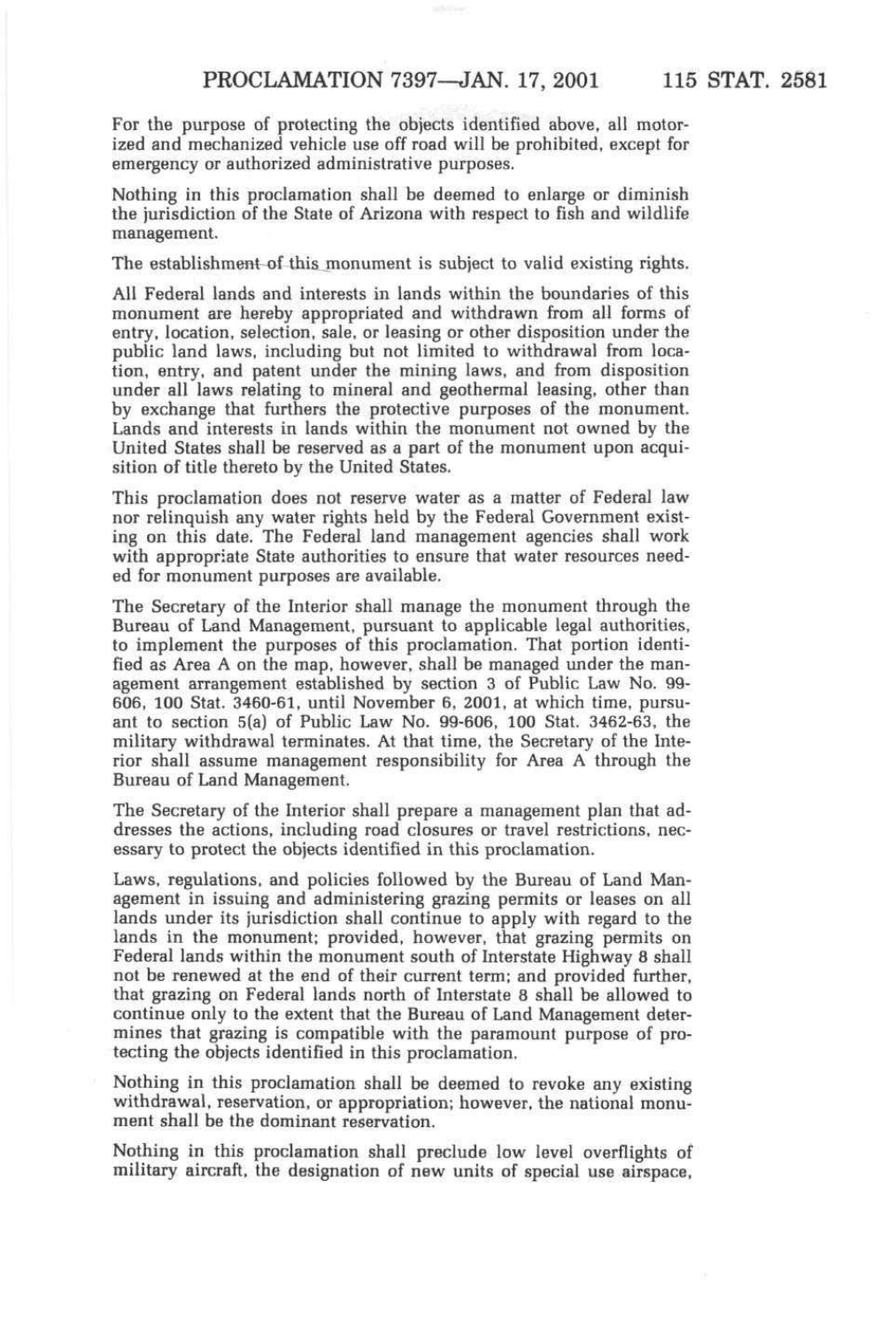#### **115 STAT. 2582 PROCLAMATION 7397—JAN. 17, 2001**

or the use or establishment of military flight training routes over the lands included in this proclamation.

In order to protect the public during operations at the adjacent Barry M. Goldwater Range, and to continue management practices that have resulted in an exceptionally well preserved natural resource, the current procedures for public access to the portion of the monument depicted as Area A on the attached map shall remain in full force and effect, except to the extent that the United States Air Force agrees to different procedures which the Bureau of Land Management determines are compatible with the protection of the objects identified in this proclamation.

Warning is hereby given to all unauthorized persons not to appropriate, injure, destroy, or remove any feature of this monument and not to locate or settle upon any of the lands thereof.

IN WITNESS WHEREOF, I have hereunto set my hand this seventeenth day of January, in the year of our Lord two thousand one, and of the Independence of the United States of America the two hundred and twenty-fifth.

WILLIAM J. CLINTON